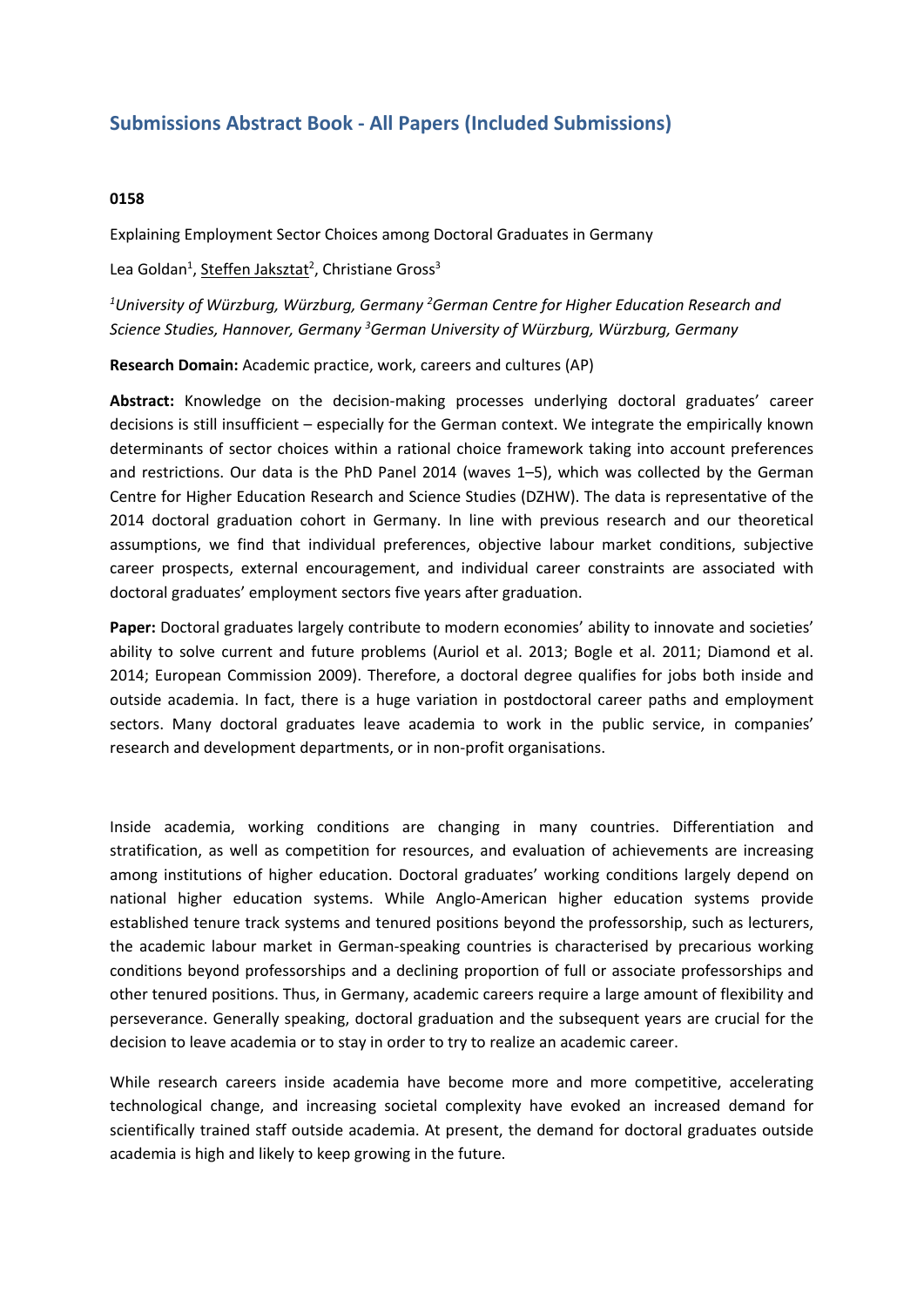Understanding how doctoral graduates select into different employment sectors is key for policy makers, employers inside and outside academia, career advisors, and doctoral graduates themselves. This understanding may help to improve the competitiveness and attractiveness of both academic and non-academic jobs for doctoral graduates, to achieve <sup>a</sup> good match between individual characteristics and preferences on the one hand and job requirements on the other hand, and to support doctoral graduates to take sustainable career decisions.

A large body of research has described the employment sectors of doctoral graduates for different national contexts. However, there is still insufficient knowledge on the decision-making processes underlying doctoral graduates' career decisions. Why do doctoral graduates choose certain employment sectors over others? What expectations do they have towards different employment sectors? Previous research has shown that individual preferences for certain job attributes, subjective career prospects, and objective labour market conditions shape doctoral graduates' career decisions. The most comprehensive study is by Bloch et al. (2015) for doctoral graduates in Denmark, but similar results are available for the United States (Agarwal und Ohyama 2013) and the Netherlands (Waaijer 2017). For Germany, where the number of awarded doctoral degrees is highest within the European Union (Eurostat 2021) and where no established academic tenure track system exists, these questions remain largely unanswered.

Against this background, this paper builds on previous research on the employment sector choice of doctoral graduates. Primarily, this paper aims to reproduce Bloch et al.'s (2015) study and apply their approach to doctoral graduates in Germany. Similar to Bloch et al. (2015), we examine how individual preferences, external encouragement, and objective labour market conditions affect doctoral graduates' sector choice. Beyond that, we investigate the role of subjective career prospects (Waaijer 2017) and of individual career constraints, and we integrate these predictors into <sup>a</sup> rational choice framework.

Our data is the PhD Panel 2014 (waves 1–5), which was collected by the German Centre for Higher Education Research and Science Studies (DZHW). The data is representative of the 2014 doctoral graduation cohort in Germany and their career trajectories up to five years after graduation. To compensate for item-non response, we applied multiple imputation. We differentiate between five distinct employment sectors (1. the academic sector, 2. research jobs in the (non-academic) public sector, 3. research jobs in the private sector, 4. non-research jobs in the public sector, and 5. nonresearch jobs in the private sector) and carry out multinomial logistic regression analyses.

In line with previous research and our theoretical assumptions, we find that individual preferences, objective labour market conditions, subjective career prospects, external encouragement, and individual career constraints are associated with doctoral graduates' employment sectors five years after graduation. Because most doctoral graduates leave academia, we argue that they need to be prepared for and informed about the various postdoctoral career options beyond academic careers during doctoral training.

**References:** Agarwal, Rajshree; Ohyama, Atsushi (2013): Industry or Academia, Basic or Applied? Career Choices and Earnings Trajectories of Scientists. In: Management Science 59 (4), S. 950–970. Auriol, Laudeline; Misu, Max; Freeman, Rebecca (2013): Careers of Doctorate Holders: Analysis of Labour Market and Mobility Indicators. Hg. v. OECD. Paris (OECD Science, Technology and Industry